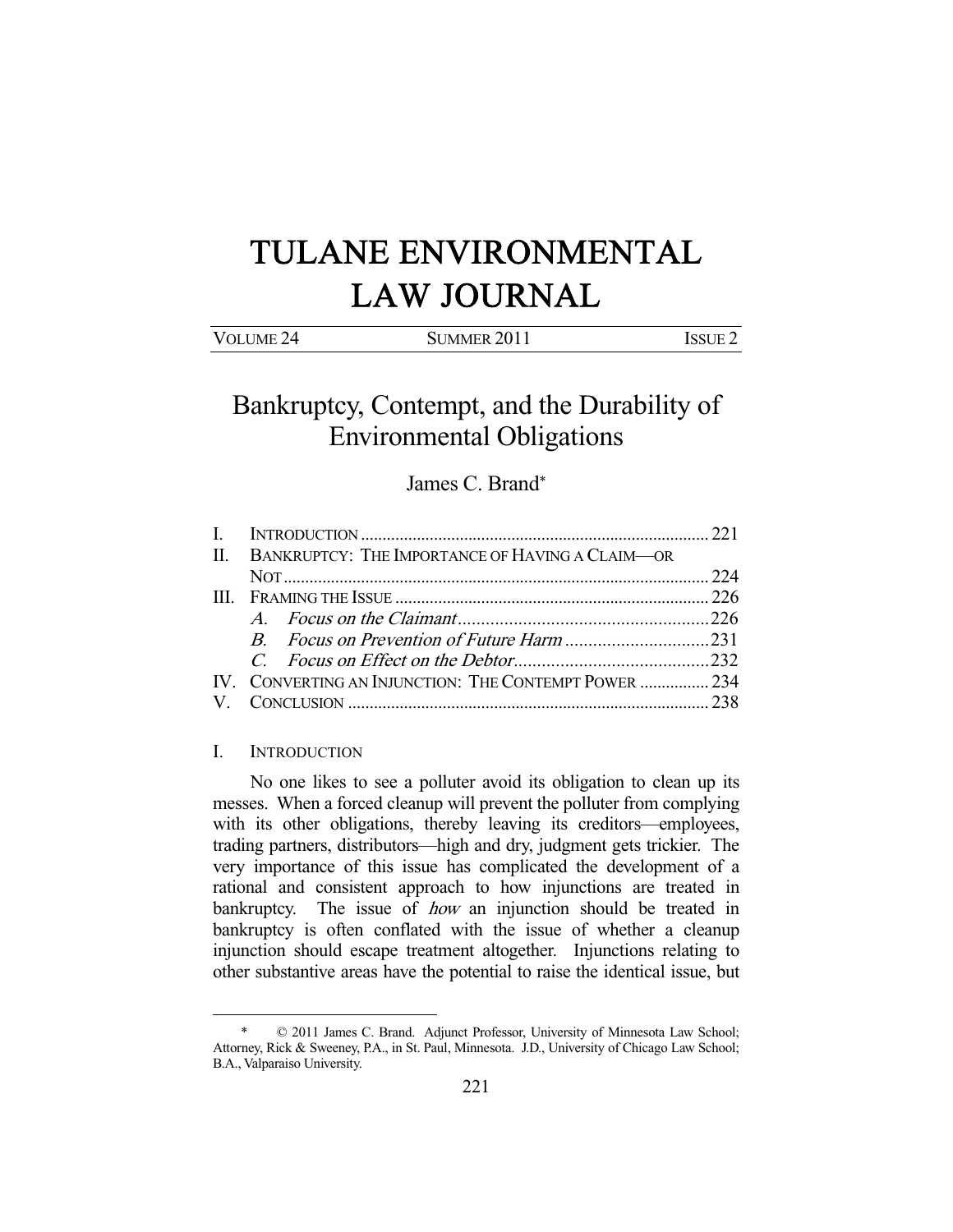environmental claims have a strong hold on our imagination, and therefore our analysis, given their particular blend of individual and collective harm, horrific examples of environmental degradation, and readily-identifiable bad guys (at least sometimes). This issue remains vitally important, because 2009 and 2010 saw massive settlements of environmental claims from companies in bankruptcy such as American Smelting and Refining Company LLC, Tronox, Inc., General Motors, and Chemtura Corp.<sup>1</sup>

 A quarter century ago, the United States Supreme Court held in Ohio v. Kovacs that an individual debtor's obligation to perform an environmental cleanup was a debt that could be handled in his bankruptcy.<sup>2</sup> Prior to the bankruptcy, the State of Ohio had secured a cleanup injunction against the debtor, and then obtained the appointment of a receiver over his assets when he refused to comply.<sup>3</sup> Simply put, the Court held that the State of Ohio was really seeking the payment of money so that the cleanup would get done and that this right to payment was a "claim" in bankruptcy (and therefore could be discharged).<sup>4</sup>

 In 2009, Apex Oil Company, Inc., faced with the specter of an extremely expensive forced cleanup, appealed to the United States Court of Appeals for the Seventh Circuit in United States v. Apex Oil Co. claiming that its obligation under an environmental statute was discharged in a prior bankruptcy.<sup>5</sup> Recognizing that the relevant statute did not give the government the option of seeking a monetary award—a cleanup injunction was the only option—the Seventh Circuit distinguished Kovacs and held that this obligation did not give rise to a "claim," and therefore it was not affected by the bankruptcy.<sup>6</sup>

 Although these cases can be reconciled in technical terms—one dealt with the seizure of assets, the other with an injunction—Judge Posner's opinion in *Apex Oil* was striking in its failure to even consider that a few steps of civil procedure (in response to stalling) could convert the requirement for performance into the seizure of assets necessary to perform. Under Kovacs, the obligation would then be a claim. Posner makes the definition of a claim turn on the timing and procedural posture

 <sup>1.</sup> Cases and Settlements, EPA, http://cfpub.epa.gov/compliance/cases (last visited Mar. 16, 2011).

 <sup>2. 469</sup> U.S. 274 (1985). Technically, the Court held that the State of Ohio had a claim in the individual's bankruptcy. But as *debt* is defined in the Bankruptcy Code as being liability on a claim, the holding can permissibly be broadened.

 <sup>3.</sup> Id. at 276.

<sup>4.</sup> *Id.* at 283.<br>5. 579 F.3d

<sup>579</sup> F.3d 734 (7th Cir. 2009), cert. denied, 131 S. Ct. 67 (2010).

 <sup>6.</sup> Id. at 738.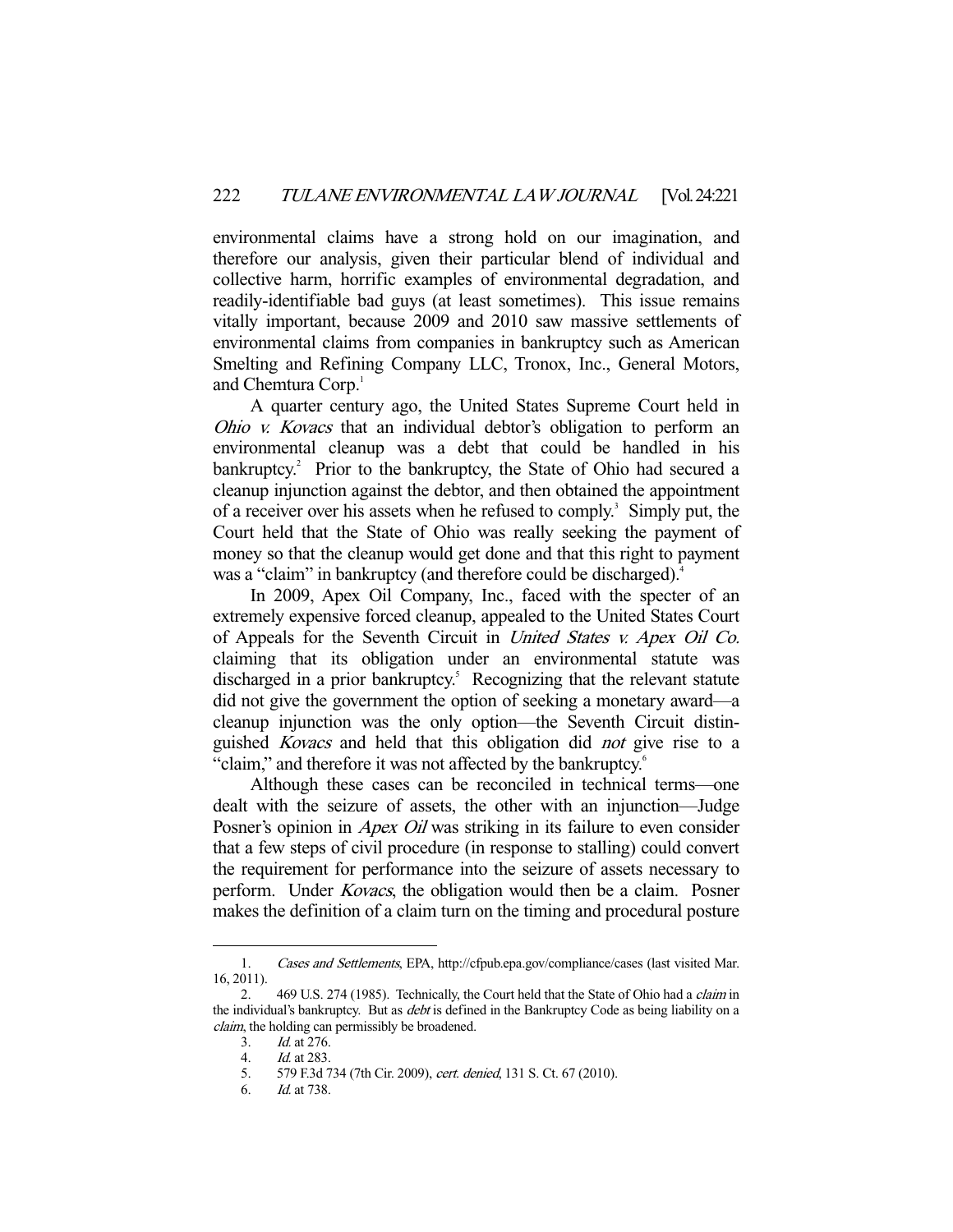of the action, rather than the nature of the underlying obligation.<sup>7</sup> Apex Oil entirely ignored the function of a claim when it interpreted the statutory definition of a claim.

 Congress intended Chapter 7 Bankruptcy (Chapter 7) to fairly distribute debtors' assets to creditors; the Bankruptcy Code provides for "holders of claims" to receive a distribution. A claim, in turn, has a twopart definition: (1) a "right to payment," and (2) a "right to an equitable remedy for breach of performance if such breach gives rise to a right to payment."8 The definition of "claim" needs the second part of the definition in order to ensure that all entities to whom the debtor is obligated can share in the assets of the bankruptcy estate. If an entity can show that it would have a right to payment from the debtor in the event the debtor failed to perform the equitable remedy, it has a claim in bankruptcy.

 The correct rule here is actually very straightforward: a claim is a right against the debtor that is capable of sharing in the assets of the bankruptcy estate. In the negative, an obligation does not give rise to a claim if it does not give the obligee a right to the debtor's property.

 Posner's opinion provides bizarre incentives to Congress and state legislatures. If something is really important—say, environmental remediation—Congress should be encouraged to give the executive branch numerous remedies to choose from, because the appropriate remedy may vary case-by-case. Oddly, under *Apex Oil*, the way to ensure that a remedy passes through a reorganization unscathed is to *limit* the available remedies, and to limit the remedies to the least flexible; such an injunction, taking *Apex Oil* at its word, would yield the government nothing if a subject corporation filed for liquidation under Chapter 7, even if it had significant assets that would be distributed to creditors.

 This Article will examine an alternative—what I call "contempt analysis"—that provides a more coherent analysis for determining how an injunction should be treated in bankruptcy. Under this analysis, a court uses the contempt power as a lens to identify if compliance with an injunction necessarily turns on whether the defendant has assets. If so, the injunction, in essence, gives a plaintiff a right to the debtor's assets and is a "claim" within the meaning of the Bankruptcy Code.

<sup>7.</sup> *Id.* at 735-36.

 <sup>8. 11</sup> U.S.C. § 101(5) (2006).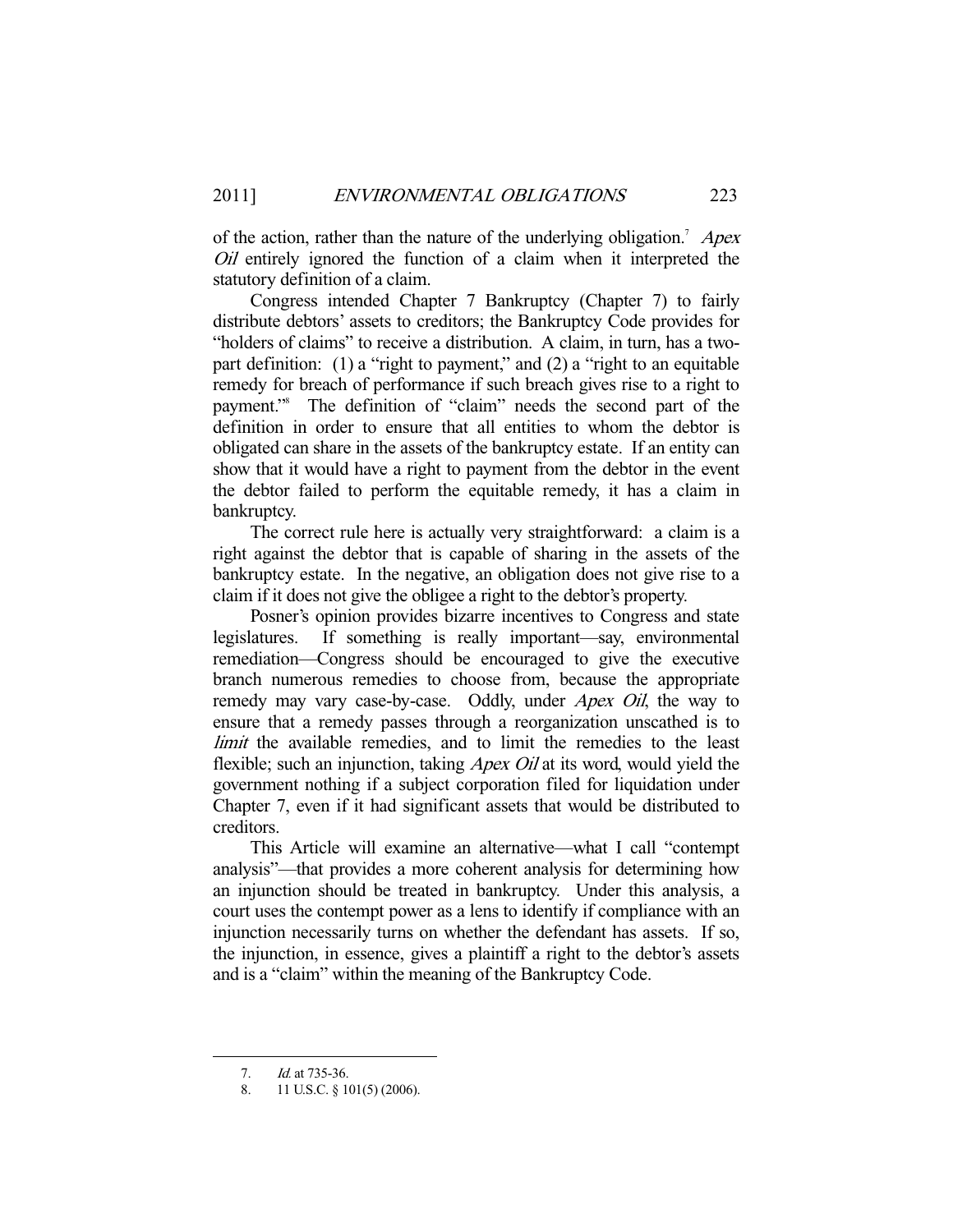Although a petition for *certiorari* in the *Apex Oil* case was denied by the Supreme Court,<sup>9</sup> a circuit split remains, leaving ample room for the courts to clarify how a bankruptcy affects a debtor's environmental obligations—and injunctions in general.

# II. BANKRUPTCY: THE IMPORTANCE OF HAVING A CLAIM—OR NOT

 A claim is the basic currency of bankruptcy. One way to think of bankruptcy is as a process for gathering up and categorizing all claims against a debtor, and then divvying up the debtor's assets (if a Chapter 7) or the debtor's future income (if a Chapter 11) among the various claims according to a priority scheme. A claim is a creditor's ticket into the bankruptcy proceedings. Without a claim, a creditor has no right to participate in the distribution of the debtor's assets or receive payment through a plan of reorganization.

 The Bankruptcy Code throws the doors open wide and defines "claim" very broadly. The definition is found in 11 U.S.C. § 101(5), which states:

The term "claim" means—

-

- (A) right to payment, whether or not such right is reduced to judgment, liquidated, unliquidated, fixed, contingent, matured, unmatured, disputed, undisputed, legal, equitable, secured, or unsecured; or
- (B) right to an equitable remedy for breach of performance if such breach gives rise to a right to payment, whether or not such right to an equitable remedy is reduced to judgment, fixed, contingent, matured, unmatured, disputed, undisputed, secured, or unsecured.

 Of course, creditors may not want to have anything to do with the bankruptcy. As enticing as the potential for sharing in the debtor's assets or earnings may be, claims are often paid out at a fraction of their face value, and the end of the bankruptcy process generally results in those claims being discharged.<sup>10</sup>

 This tension is easily illustrated by considering the timing of when a nascent or potential right against the debtor becomes a claim. In the case of a reorganization, a creditor would much prefer to enforce its rights against the reorganized debtor (with other creditors' claims discharged) than have the debtor's obligation discharged in return for partial payment. Therefore, creditors often have an incentive to argue that they do not have a claim *yet*. If a claim arises before the bankruptcy is filed, the

 <sup>9.</sup> Apex Oil Co., Inc. v. United States, 131 S. Ct. 67 (2010) (denying petition for writ of certiorari).

 <sup>10.</sup> Although a corporate entity does not receive a discharge in Chapter 7, 11 U.S.C. § 727(a), only a corporate shell devoid of assets will remain.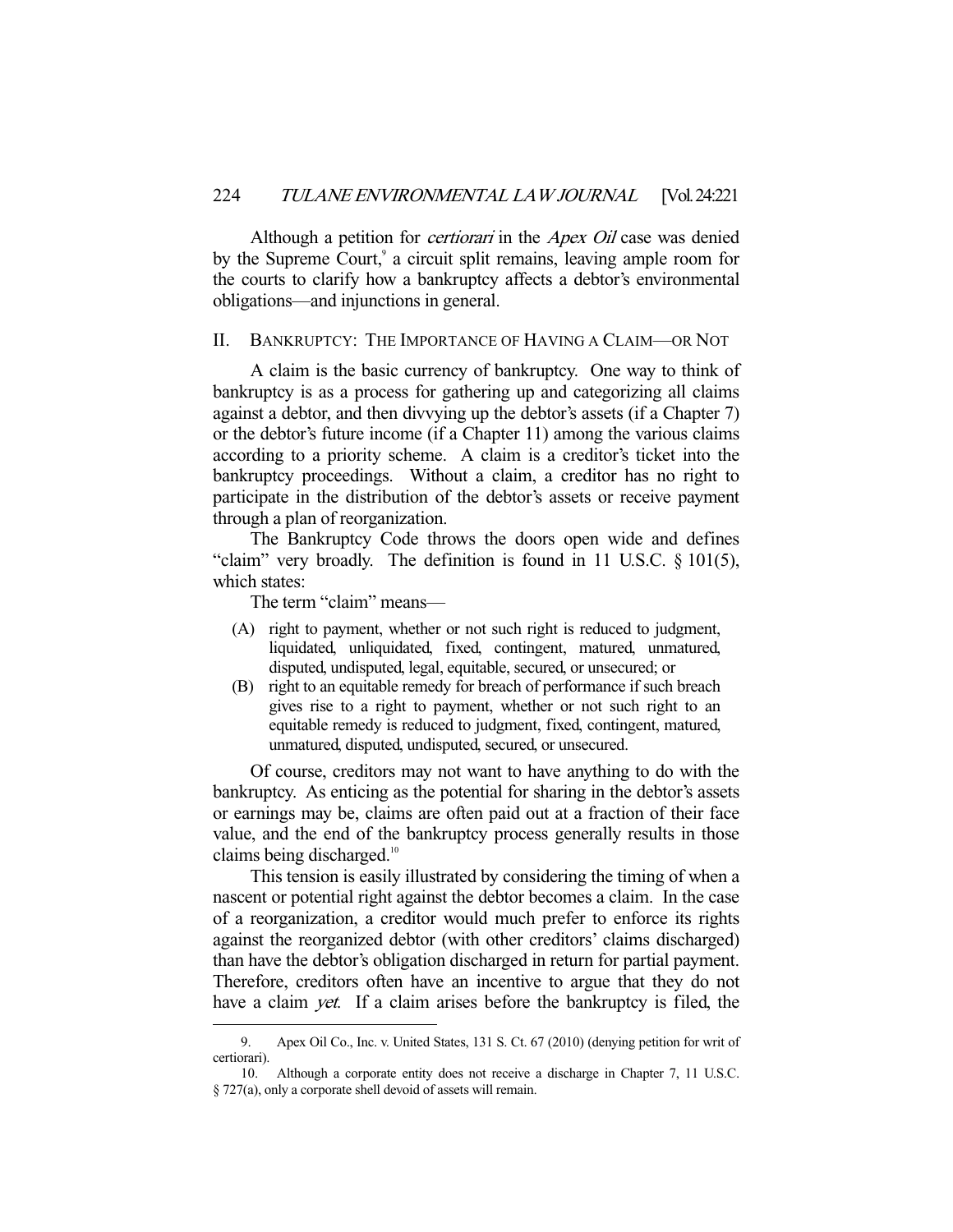claim will be treated according to the terms of a confirmed plan of reorganization, and the claim will be discharged. If a claim does not arise until after a bankruptcy proceeding has concluded, it will be unaffected by the bankruptcy. Such postbankruptcy claims will receive much more favorable treatment than comparable claims that arose earlier, because they will have much less competition for the debtor's assets.<sup>11</sup>

 But sometimes a creditor may prefer to be treated in bankruptcy. Without a claim, the creditor has no right to share in the distribution of the estate's assets. A corporate entity in Chapter 7 illustrates this most starkly, because the corporation's assets will be liquidated. There will be nothing left with which to generate future income, and competing claims are not discharged, leaving the creditor in a very poor position indeed. Commentators have long recognized this tension in the environmental arena, $^{12}$  and a few courts have as well.<sup>13</sup> Although debtors always want to discharge claims and creditors always want to be paid as much as possible, the timing issue cannot be reduced to a dichotomy along environmental lines.<sup>14</sup>

 A usual fact pattern that illustrates this issue of timing involves an entity that caused contamination and then filed for bankruptcy. Because the environmental contamination may not be readily discernable possibly even to the polluter—the proof of claim deadline passes, and the debtor reorganizes and, upon confirmation of a plan, is discharged from all claims pursuant to 11 U.S.C. § 1141(d). Years later, the government or another entity performs a cleanup and sues the debtor for the cleanup costs. The debtor's defense, of course, is that whatever liability it had for its prebankruptcy conduct was discharged.

 Both case law and commentators have developed interesting theories and tests to address this issue of when a claim arises.<sup>15</sup> The line of cases is somewhat in disarray. Many courts, spurred by the notice

<sup>11.</sup> See, e.g., David Gray Carlson, Successor Liability in Bankruptcy: Some Unifying Themes of Intertemporal Creditor Priorities Created by Running Covenants, Products Liability, and Toxic-Waste Cleanup, 50 LAW & CONTEMP. PROBS. 119 (1987) (discussing the fairness of intertemporal inequality in the claims process).

<sup>12.</sup> See, e.g., Douglas G. Baird & Thomas H. Jackson, Kovacs and Toxic Wastes in Bankruptcy, 36 STAN. L. REV. 1199 (1984).

 <sup>13.</sup> See, e.g., Ohio v. Kovacs, 469 U.S. 274, 286 (1985) (O'Connor, J., concurring); United States v. Apex Oil Co., 579 F.3d 734, 738-39 (7th Cir. 2009).

 <sup>14.</sup> There is another path, of course. If a claim arises while the bankruptcy case is pending, it may be treated as an administrative expense—those expenses necessary to keep the estate afloat during the proceeding—and given priority status. See 11 U.S.C. §§ 503(b), 507(a)(2); see also In re Am. Coastal Energy Inc., 399 B.R. 805 (Bankr. S.D. Tex. 2009).

<sup>15.</sup> E.g., Ingrid Michelsen Hillinger & Michael G. Hillinger, Environmental Affairs in Bankruptcy, 12 AM.BANKR.INST. L.REV. 331, 380 (2004).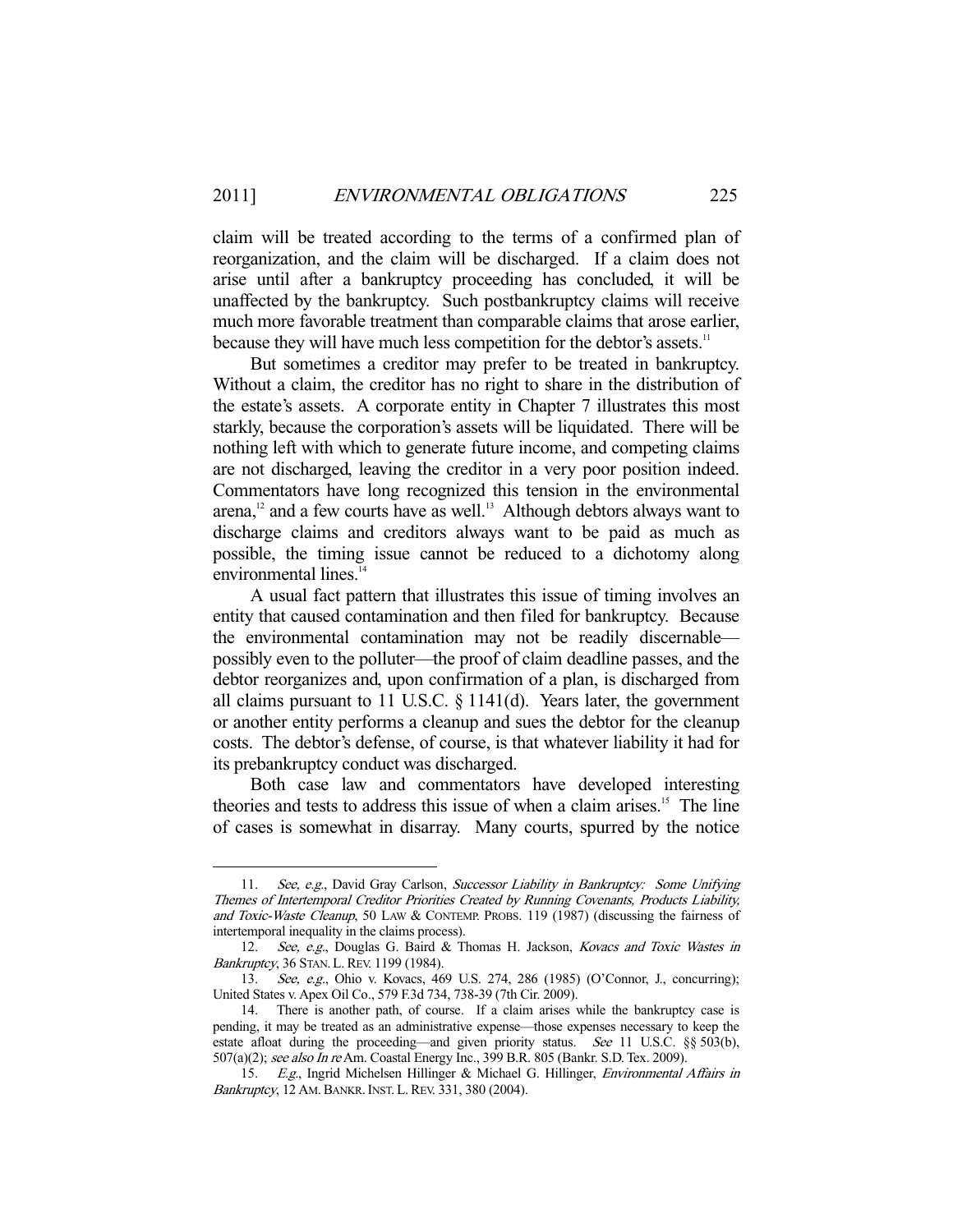requirements of due process, ask whether the parties could "fairly contemplate" the liability at the time of the bankruptcy.<sup>16</sup>

 Other than being the context in which this issue has frequently arisen (and been litigated), there is nothing particularly "environmental" about this issue of when a claim arises. It shares more in common with latent mass tort claims<sup>17</sup> than it does with what I want to discuss here.

The line of cases beginning with *Kovacs* and traveling right up to Apex Oil deals with whether an obligation is a "claim" in bankruptcy; but it goes a step further and asks whether a particular environmental obligation gives rise to a claim at all—ever—or whether the environmental obligation, regardless of when it comes into being, is immune from bankruptcy. Although everyone agrees that the relevant criterion is found right in the statute—whether the debtor's failure to perform an equitable remedy "gives rise to a right to payment"—the cases tend to frame the issue in three ways.

# III. FRAMING THE ISSUE

#### A. Focus on the Claimant

 The first and most predominant way to frame the issue is the one taken by both *Kovacs* and *Apex Oil*: does the claimant have the option to obtain money? Although the facts of Kovacs were briefly sketched out above, greater detail is warranted. In 1976, the State of Ohio sued Chem-Dyne Corp. and Chem-Dyne's chief executive officer, William Kovacs, for violating state environmental laws.<sup>18</sup> Chem-Dyne and other business entities operated an industrial and hazardous waste disposal site twenty miles north of Cincinnati, Ohio. Chem-Dyne and Kovacs settled: The court entered a stipulated order enjoining additional disposal, requiring a site cleanup, and ordering the payment of  $$75,000$ .<sup>19</sup> After Kovacs and the other defendants failed to comply with the injunction, the State of Ohio obtained the appointment of a receiver who took

<sup>16.</sup> This line of cases begins with *In re Nat'l Gypsum Co.*, 139 B.R. 397 (Bankr. N.D. Tex. 1992).

 <sup>17.</sup> Indeed, the leading case in the United States Court of Appeals for the Eleventh Circuit on this issue (which is used in most bankruptcy text books) involves Piper Aircraft Corporation's future liability for design flaws in the propellers of its airplanes (adopting a "relationship" test). Epstein v. Official Comm. of Unsecured Creditors of Estate of Piper Aircraft Corp. (In re Piper Aircraft Corp.), 58 F.3d 1573 (11th Cir. 1995); accord JELD-WEN, Inc., f/k/a Grossman's Inc. v. Gordon Van Brunt (In re Grossman's Inc.), 607 F.3d 114 (3d Cir. 2010).

 <sup>18.</sup> Kovacs, 496 U.S. at 276.

 <sup>19.</sup> Id.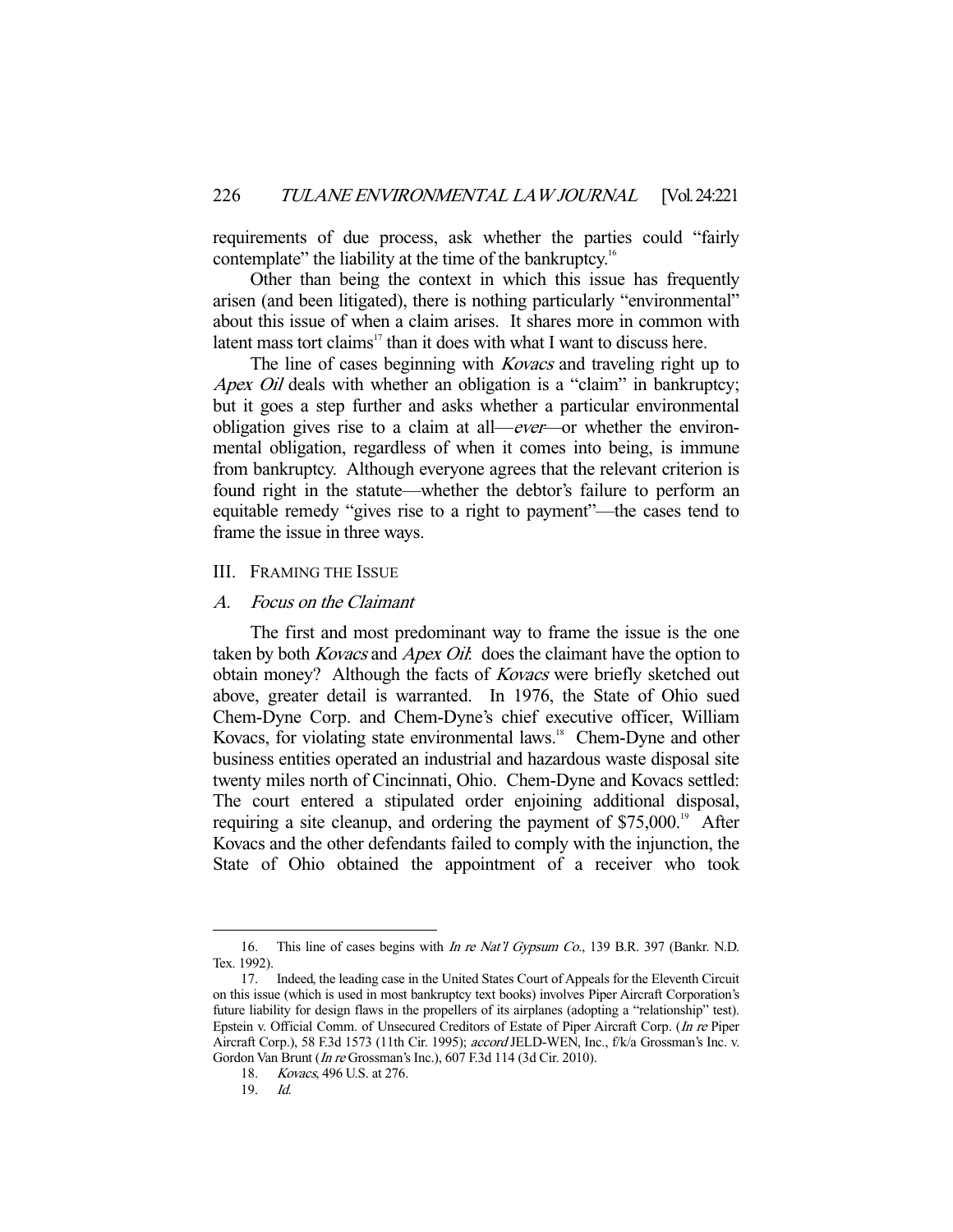possession of all property.<sup>20</sup> Kovacs filed a bankruptcy petition before the receiver completed its charge. $21$ 

 The State of Ohio sought a declaration from the bankruptcy court that Kovacs' obligation to comply with the injunction was not a "claim," and therefore, it would not be affected by the bankruptcy. The bankruptcy court, the district court, the court of appeals, and the Supreme Court all held that it was a claim, and therefore dischargeable in bankruptcy, primarily because the State of Ohio "was seeking no more than a money judgment as an alternative to requiring Kovacs personally to perform the obligations imposed by the injunction."<sup>22</sup> The receiver had been charged with seizing assets and using them to pay for the cleanup.<sup>23</sup> In essence, the State of Ohio had chosen its remedy, which payment of money could satisfy. Because the State could choose to obtain money, the debtor's failure to perform an equitable remedy "[gave] rise to a right to payment."<sup>24</sup>

Apex Oil also used this same approach to framing the issue, asking whether the statute at issue gave the claimant the right to seek money.<sup>25</sup> In 1967, Clark Oil and Refining Corporation (Clark Oil) purchased an oil refinery in Hartford, Illinois, a town just upriver from East St. Louis.<sup>26</sup> Using a typical corporate maneuver, Apex Oil Company, a Missouri partnership, created a subsidiary, Apex Acquisition, Inc., which merged with Clark Oil in 1981 and took its name.<sup>27</sup> Both Apex Oil Company (the parent) and Clark Oil (the subsidiary that owned the Hartford refinery) filed for bankruptcy in 1987, along with over fifty affiliates.<sup>28</sup>

 As part of the reorganization, the Hartford refinery was sold in a court-approved sale.<sup>29</sup> Clark Oil emerged from bankruptcy without the Hartford refinery and merged with a newly formed entity coincidentally called Apex Oil Company, Inc.<sup>30</sup> Although Apex Oil Company, Inc. was a brand new corporation, this new entity took on whatever liabilities of

-

25. See United States v. Apex Oil Co., 579 F.3d 734, 736 (7th Cir. 2009).

 26. United States v. Apex Oil Co., No 05-CV-242-DRH, 2006 WL 2945402 (S.D. Ill. July 28, 2008).

28. Id.

29. Id.

 <sup>20.</sup> Id.

 <sup>21.</sup> Id.

<sup>22.</sup> *Id.* at 281.

<sup>23.</sup> *Id.* at 276.

 <sup>24.</sup> See 11 U.S.C. § 101(5) (2006) (defining a claim).

<sup>27.</sup> Id. at \*1. From a liability point of view, the substance of this transaction was that Clark Oil became a subsidiary of Apex Oil Company through a stock purchase. This is in contrast to an asset deal, in which a purchaser buys only the assets of a company (leaving behind the seller's liabilities in most cases).

 <sup>30.</sup> Id. at \*2.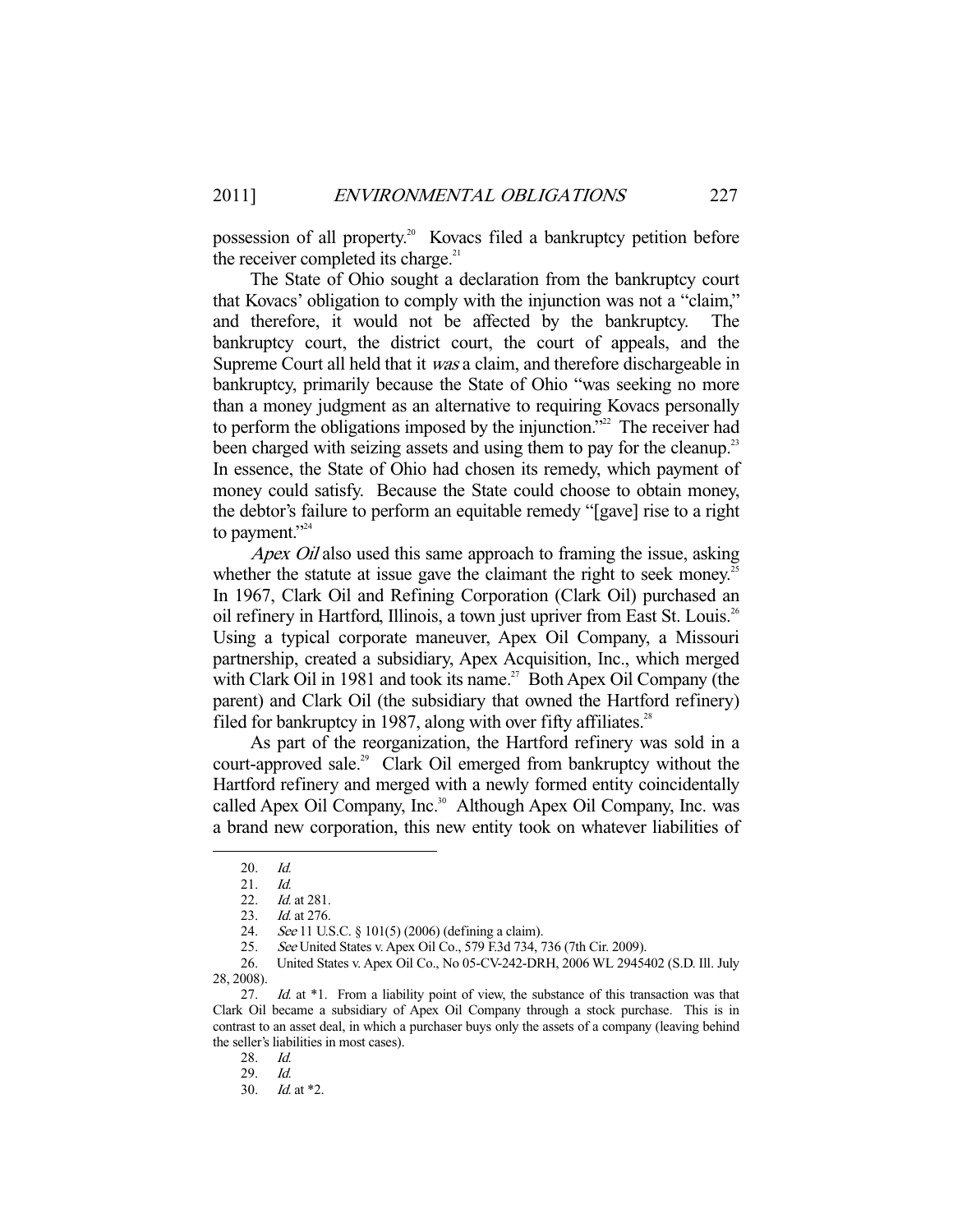Clark Oil that survived the bankruptcy, including any that arose from owning and operating the refinery from 1967 to 1988.<sup>31</sup> If one is tempted to think that no liabilities associated with owning and operating the refinery survived the bankruptcy—and this is a plausible position consider what happened next.

 This "New Apex Oil" concentrated its business on the marketing side of the oil and gas industry—wholesale sales, storage, and distribution of petroleum products—and remained a private company based in Missouri, with operations throughout the United States. Meanwhile, a hydrocarbon plume beneath the Hartford refinery continued to seep down into groundwater and to emit fumes into the surrounding neighborhoods. $32$ 

 Later, the United States Environmental Protection Agency (EPA) brought an action against New Apex Oil under the Resource Conservation and Recovery Act (RCRA) seeking a cleanup injunction.<sup>33</sup> RCRA allows a suit against anyone who is responsible for contamination that poses a public health risk.<sup>34</sup> Such a suit can be against a current or former owner or operator of a site—anyone who is "responsible" for the problem.<sup>35</sup> As it pertains to suits by the United States, the statute As it pertains to suits by the United States, the statute provides:

Notwithstanding any other provision of this chapter, upon receipt of evidence that the past or present handling, storage, treatment, transportation or disposal of any solid waste or hazardous waste may present an imminent and substantial endangerment to health or the environment, the Administrator may bring suit on behalf of the United States in the appropriate district court against any person (including any past or present generator, past or present transporter, or past or present owner or operator of a treatment, storage, or disposal facility) who has contributed or who is contributing to such handling, storage, treatment, transportation or disposal to restrain such person from such handling, storage, treatment, transportation, or disposal, to order such person to take such other action as may be necessary, or both. $36$ 

 For present purposes, let us assume that Clark Oil was at least partially responsible for the contamination both before and after becoming a subsidiary of Apex Oil Company. Clark Oil owned and operated the refinery for over two decades, and the EPA presented

<sup>31.</sup> See id.<br>32. Id. at \*9.

<sup>32.</sup> *Id.* at \*9.

 <sup>33. 42</sup> U.S.C. § 6901 (2006).

<sup>34.</sup> *Id.*  $\frac{1}{9}$  6972.

 <sup>35.</sup> Id.

 <sup>36.</sup> Id. § 6973(a).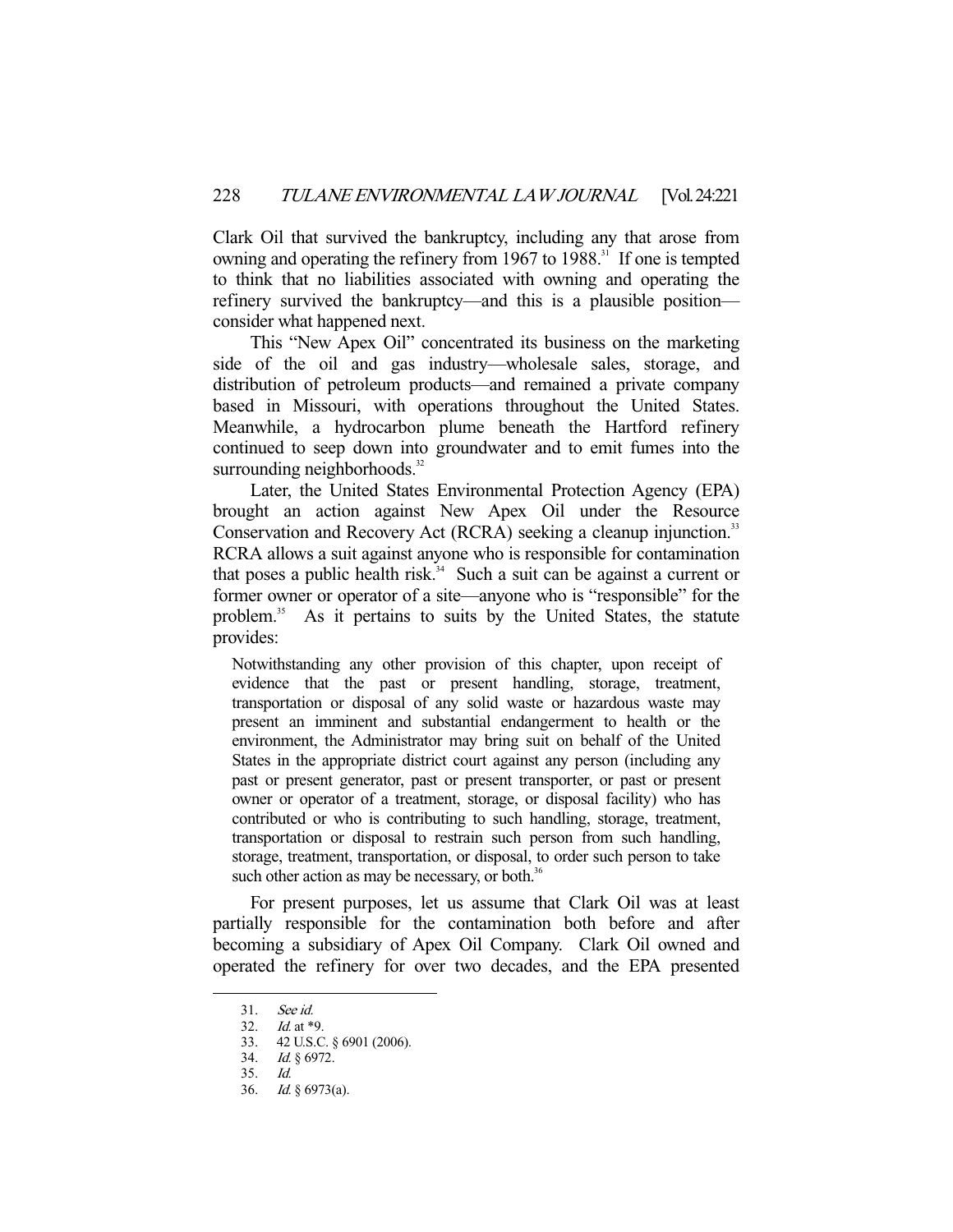evidence that at least some of the contamination occurred between 1967 to 1988. And remember, Clark Oil (after merging with Apex Acquisition, Inc.) merged with Apex Oil Company, Inc. The dominorow of corporate responsibility led right to Apex Oil Company, Inc., the "New Apex Oil." But for the intervening bankruptcy, this would have been an easy case.

 There was, of course, an intervening bankruptcy, and at a time perfectly designed to tee up the precise issue I want to address in this Article. All activity necessarily took place prebankruptcy and the property was sold during bankruptcy. Neither New Apex Oil nor its corporate predecessors-in-interest owned or operated the refinery postbankruptcy. Did the bankruptcy have any effect on this legacy liability?

The Seventh Circuit held that it did not. $37$  Although the court noted the necessity of looking beneath the surface—some equitable claims entitle the holder to obtain a money judgment in the event the equitable remedy is unobtainable, and some equitable remedies are actual orders to  $pay<sup>38</sup>$ —it looked only as far as the statutory language of RCRA:

But [RCRA], which is the basis of the government's equitable claim, does not entitle a plaintiff to demand, in lieu of action by the defendant . . . payment of clean-up costs. It does not authorize *any* form of monetary relief.... Thus the government's equitable claim ... entitles the government only to require the defendant to clean up the contaminated site at the defendant's expense.<sup>39</sup>

Apex Oil framed the issue around what the government could seek right out of the gates. It stopped short of appreciating the lifecycle of the government's right to an equitable remedy. Although the government's only remedy under RCRA was an injunction, this decision failed to inquire what would happen if New Apex Oil—like William Kovacs—had failed to comply. Instead, the decision focused on New Apex Oil's argument that its compliance was a purely economic affair. It did not own the property and it did not have the necessary cleanup experts on staff. Compliance would essentially consist of writing a very large check.

 Unpersuaded, the Seventh Circuit noted that all injunctions impose some cost, and there was no sound basis to distinguish between a check written to an employee and one written to a contractor.<sup>40</sup> It failed to even

 <sup>37.</sup> See United States v. Apex Oil Co., 579 F.3d 734 (7th Cir. 2009).

 <sup>38.</sup> Id. at 736.

 <sup>39.</sup> Id. at 736-37.

 <sup>40.</sup> Id. at 738.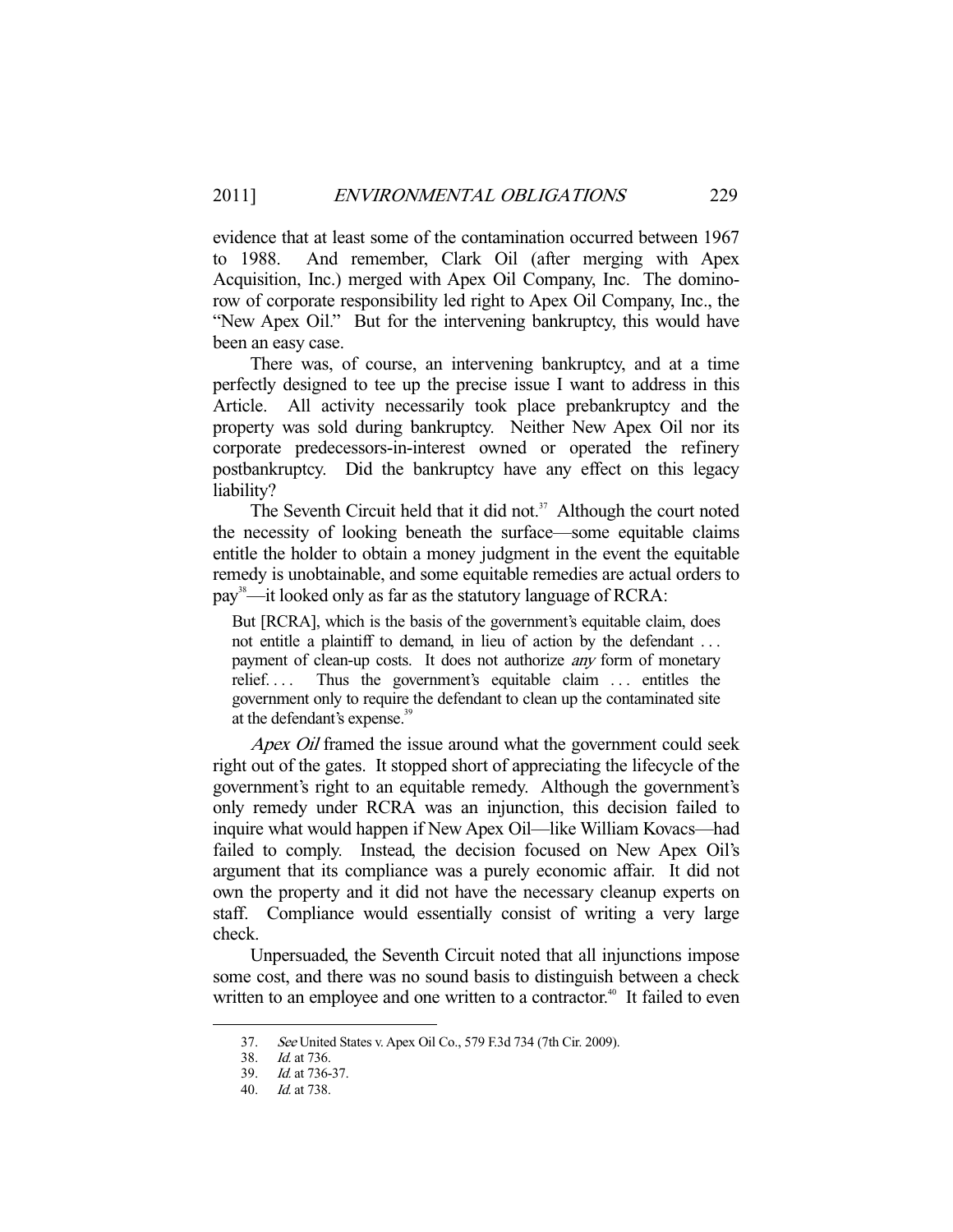ask for what purpose that cost is imposed on the defendant, and whether the cost is incidental or central to the purpose of the equitable remedy.<sup>41</sup>

Apex Oil is not alone in failing to consider the lifecycle of an equitable remedy. In fact, it follows another Seventh Circuit case that dealt with, among other things, a RCRA injunction. Although the facts underlying *AM International, Inc. v. Datacard Corp.* are quite involved, they can by stylized for present purposes as follows: AM International, Inc. (AMI) contaminated property in Holmesville, Ohio, sold that property to another entity, and filed for bankruptcy.<sup>42</sup> Datacard Corporation purchased that other entity, thereby inheriting the contaminated property.43 It pursued AMI, demanding that AMI remediate the property.<sup>44</sup> One of Datacard's legal bases was the citizen suit provision of RCRA, which allows a member of the public to seek an injunction requiring a responsible party to remedy environmental contamination that causes an imminent and substantial danger.<sup>45</sup>

 The dispute eventually came before the Seventh Circuit, which framed the issue as being whether a RCRA injunction was an order that gives rise to a right to payment.<sup>46</sup> It held that it does not, because, citing Supreme Court precedent, RCRA does not authorize a suit "for response costs in lieu of seeking an injunction."47 Interestingly, it articulated the right issue—whether the injunction "could be converted" into a money judgment—but entirely failed to consider how such conversion would take place. It considered whether the claimant had the option of obtaining a money judgment instead of the injunction, rather than considering the lifecycle of that injunction. Regardless of how the injunction came into being, can it be converted into a money judgment? AM International, presaging *Apex Oil*, is silent on this issue.

 The most surprising aspect of this line of cases is that it misreads the Bankruptcy Code. The statute asks whether the failure to perform gives rise to a right to payment. The failure to perform what? According to Apex Oil, the relevant failure is the failure to comply with the obligation created by RCRA to not create an environmental hazard.

 <sup>41.</sup> For the position that incidental nature of costs would not convert an equitable remedy into one able to be satisfied by money, but suggesting that an equitable remedy that required substantial direct expenditure would always be treated as a claim, see In re Robinson  $v$ . United States, 46 B.R. 136 (Bankr. M.D. Fla. 1985).

 <sup>42.</sup> See AM Int'l, Inc. v. Datacard Corp., 106 F.3d 1342 (7th Cir. 1997).

 <sup>43.</sup> Id. at 1346.

 <sup>44.</sup> Id.

 <sup>45. 42</sup> U.S.C. § 6972(a) (2006).

 <sup>46.</sup> See AM Int'l, 106 F.3d 1342.

 <sup>47.</sup> Id. at 1348 (citing Meghrig v. KFC W., Inc., 516 U.S. 479 (1996)).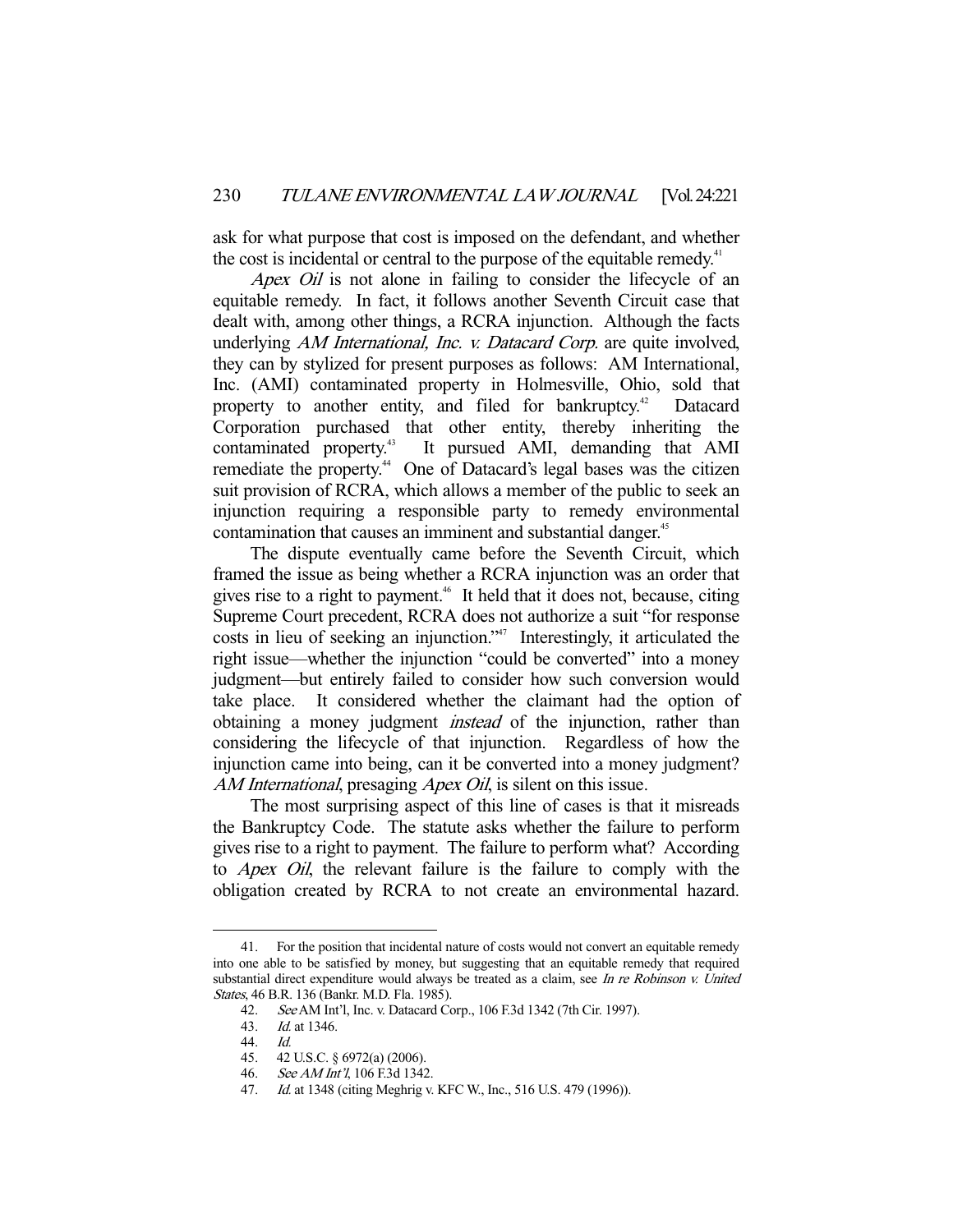Apex Oil Company's failure in that regard did *not* give rise to a right to payment. It gave rise to an injunction. But under a proper reading of the Bankruptcy Code's definition of a claim, the entity has a claim if the failure to perform *the injunction* gives rise to a right to payment. The statutory definition itself requires that we look at the lifecycle of the equitable remedy.

#### B. Focus on Prevention of Future Harm

 Still other cases frame the issue as whether the injunction is backward-looking or forward-looking. Several years before filing for bankruptcy, Torwico Electronics, Inc., contaminated a site at which it was operating and then moved to a different property.48 Apparently alerted to Torwico Electronics's Chapter 11 Bankruptcy by the notice that is sent out to all creditors, the New Jersey Department of Environmental Protection and Energy inspected the site where Torwico Electronics had previously operated.49 It found the contamination and issued several notices of violation to the debtor.<sup>50</sup> After the deadline to file a proof of claim had passed, the agency then issued an administrative order, which required the debtor to submit a cleanup plan and pay a penalty.<sup>51</sup> The administrative order also stated:

No obligations imposed [by this order] . . . are intended to constitute a debt, damage claim, penalty or other civil action which should be limited or discharged in a bankruptcy proceeding. All obligations are imposed pursuant to the police powers of the State of New Jersey, intended to protect the public health, safety, welfare, and environment.<sup>52</sup>

Just as would later be repeated in *Apex Oil*, the debtor was no longer in possession of the contaminated property and only prebankruptcy actions were at issue. Focusing almost exclusively on the fact that the demanded action would "ameliorate [an] ongoing hazard,"53 the United States Court of Appeals for the Third Circuit held that the cleanup obligation was not a claim.<sup>54</sup> It reached this conclusion without even discussing whether the statute only authorized an injunction or whether the state had the option to perform the cleanup and sue to recover its response costs.

<sup>48.</sup> Torwico Elecs., Inc. v. New Jersey (In re Torwico Elecs., Inc.), 8 F.3d 146 (3d Cir. 1993).

 <sup>49.</sup> Id. at 147.

 <sup>50.</sup> Id. at 147-48.

 <sup>51.</sup> Id. at 148.

 <sup>52.</sup> Id.

 <sup>53.</sup> Id. at 150.

 <sup>54.</sup> Id. at 151.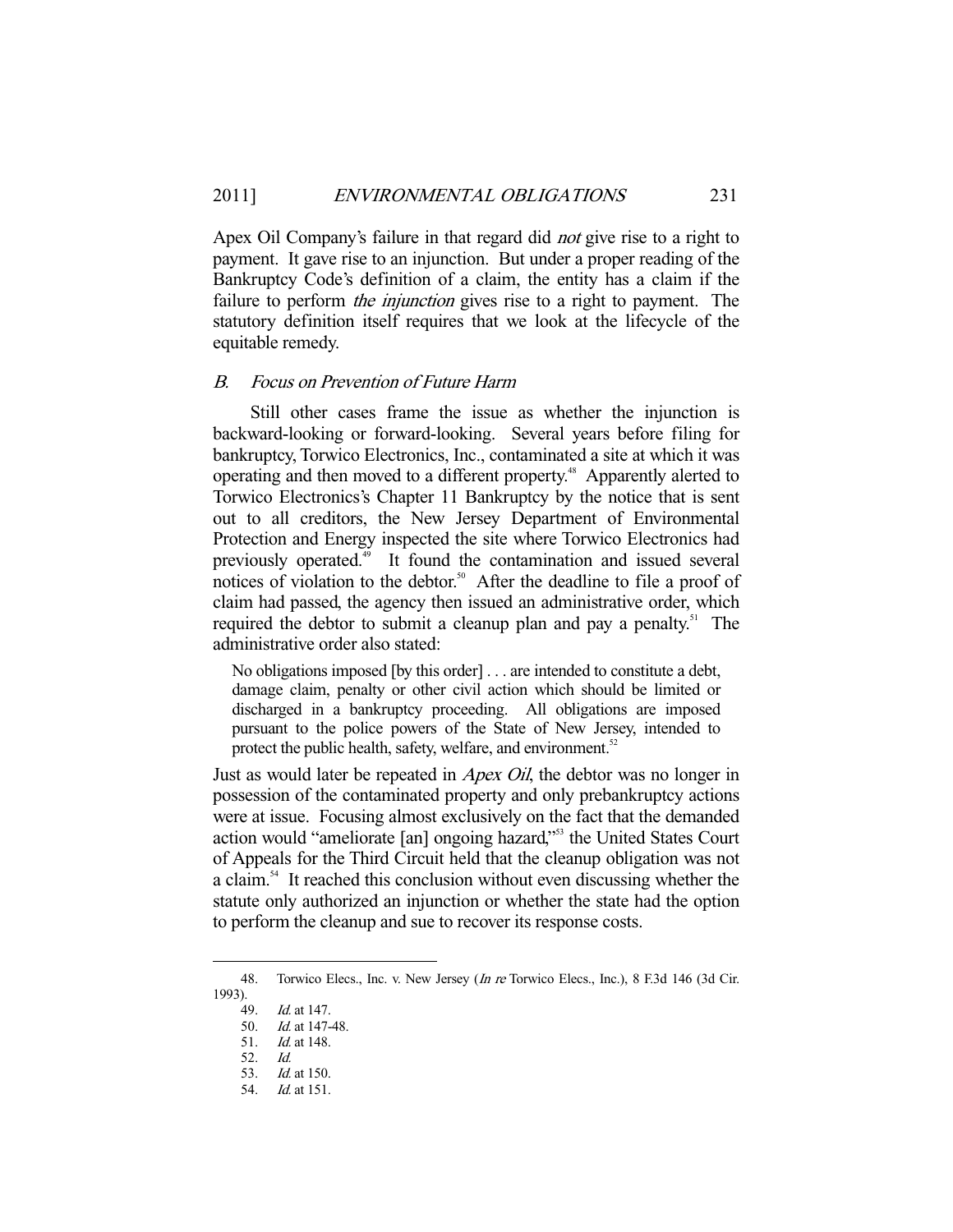Torwico recognizes that the social value of an injunction is likely, at least in part, tied to the prevention of future harm. The weakness with this way of framing the issue is that an injunction can almost always be couched as forward-looking. Any change in the status quo affects the future, even as it redresses the past. And presumably, an injunction is the appropriate remedy for that very reason.

#### C. Focus on Effect on the Debtor

 A few cases have framed the issue in yet another way, asking whether a debtor is able to perform the required action personally, or whether the equitable remedy requires the debtor to spend money. The most prominent case in this line is *United States v. Whizco, Inc.*<sup>55</sup> which involved a suit by the United States under the Surface Mining Control and Reclamation Act.<sup>56</sup> Whizco mined for coal in Tennessee. Upon failure, it abandoned its mines, failed to comply with a number of administrative orders requiring it to reclaim the mines, and filed for bankruptcy.<sup>57</sup> The United States sued Whizco and Donovan Lueking—its vice president who had also filed for bankruptcy—seeking an order requiring them to reclaim the mines and enjoining them from mining anywhere in the United States.<sup>58</sup> Like the provision of RCRA at issue in Apex Oil, the Surface Mining Control and Reclamation Act did not provide the government with an alternate remedy.<sup>59</sup> The government could not reclaim the mines and then sue Lueking for the costs; an injunction was its only option. The government prevailed against the corporate defendant, but this victory was hollow because the corporate entity was defunct and claims against it were not discharged anyway.

 The district court declined to issue the injunction against Lueking, who by that time had received a discharge.<sup>60</sup> It found that Lueking could not comply with the injunction "other than by payment of money" because he could not personally perform the reclamation work because his mining equipment had been sold off through the bankruptcy.<sup>61</sup> Rather than focusing on the relief the government formally sought (or could seek), the court looked at what the debtor would be required to do. The Third Circuit affirmed, holding that "although the terms of the injunction

 <sup>55. 841</sup> F.2d 147 (3d Cir. 1988).

 <sup>56. 30</sup> U.S.C. § 1201 (2006).

 <sup>57.</sup> Whizco, 841 F.2d at 148.

 <sup>58.</sup> Id.

 <sup>59.</sup> See 30 U.S.C. § 1271.

 <sup>60.</sup> Id.

 <sup>61.</sup> Id.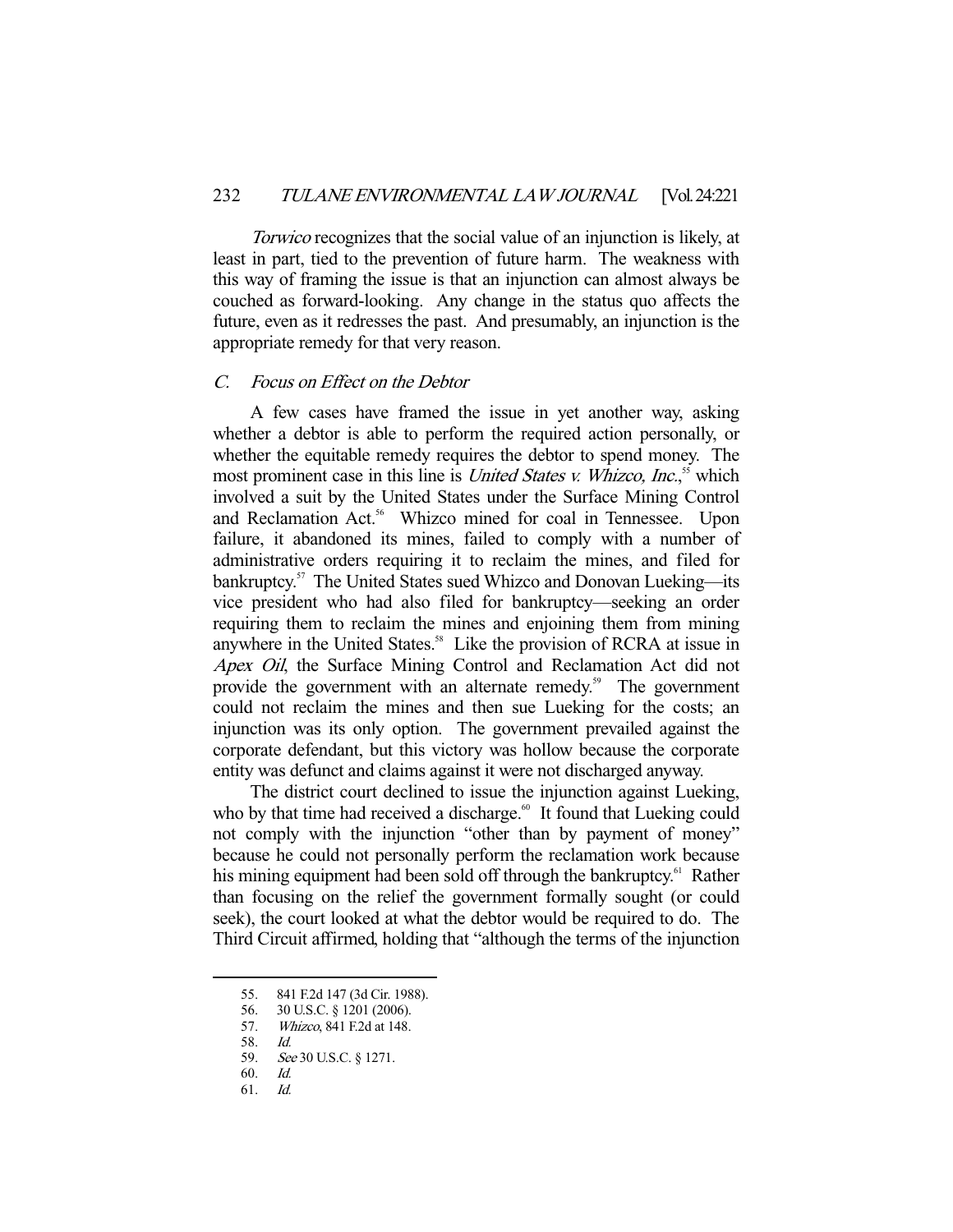would not require the payment of money, to the extent that the injunction were to be effective, it would."<sup>62</sup>

 Then, almost as an aside, the court engaged in an interesting analysis—it looked to the lifecycle of the injunction:

The injunction could only be enforced by contempt and then only if Lueking sometime in the future has funds either from future earnings, inheritance or gifts, etc. To hold him in contempt a court would have to find that he had the ability to pay others to perform the reclamation work. To the extent, therefore, that the injunction would have purpose or value it would require the payment of money.<sup>63</sup>

The *Whizco* court distilled the essence of an injunction by determining how a court would enforce that injunction. Using this analysis almost to check its work, the court was satisfied that the true effect of the injunction would be the payment of money, which was a claim within the meaning of the Bankruptcy Code.

Another case in this vein is United States v. Robinson (In re Robinson).<sup>64</sup> In this case, the United States sued Garland Robinson in bankruptcy court, seeking specific performance of Robinson's statutory obligation, which had been converted into an injunction, to restore an area of salt marsh that he had intentionally destroyed.<sup>65</sup> Over a year after the deadline for compliance, Robinson still had not restored the area, and instead filed for bankruptcy.<sup>66</sup>

Interpreting *Kovacs*, the bankruptcy court thought it was relevant that "the debtor would [not] be able to perform the obligation through his own labor."67 Indeed, even if he had the skill to restore the salt marsh, the court focused on the fact that he would have to spend money in order to buy the replacement vegetation, stating, "We do not know from the record whether the plaintiff would be satisfied by the tender by the defendant of the money necessary to perform the restoration, but we do know that the restoration cannot be performed without the expenditure of money.<sup>368</sup> While *Kovacs* found the obligation to be a claim because the

 <sup>62.</sup> Whizco, 841 F.2d at 150.

 <sup>63.</sup> Id.

<sup>46</sup> B.R. 136 (Bankr. M.D. Fla. 1985).

 <sup>65.</sup> Id. at 137.

 <sup>66.</sup> Id. at 137-38.

 <sup>67.</sup> Id. at 139. See also In re Cottonwood Canyon Land Co., 146 B.R. 992 (Bankr. D. Colo. 1992), which states (without analysis) that a right to a citizen's injunction under RCRA (42 U.S.C. § 6972 (2006)) was discharged because the debtor was not in possession of the property. "In order to comply with any such injunctive relief, [the debtor] can do nothing but pay someone else to do the work. Thus, while [the claimant] asserts its claim in the guise of an equitable remedy, it is in fact a monetary claim which was discharged." In re Cottonwood, 146 B.R. at 999.

 <sup>68.</sup> In re Robinson, 46 B.R. at 139.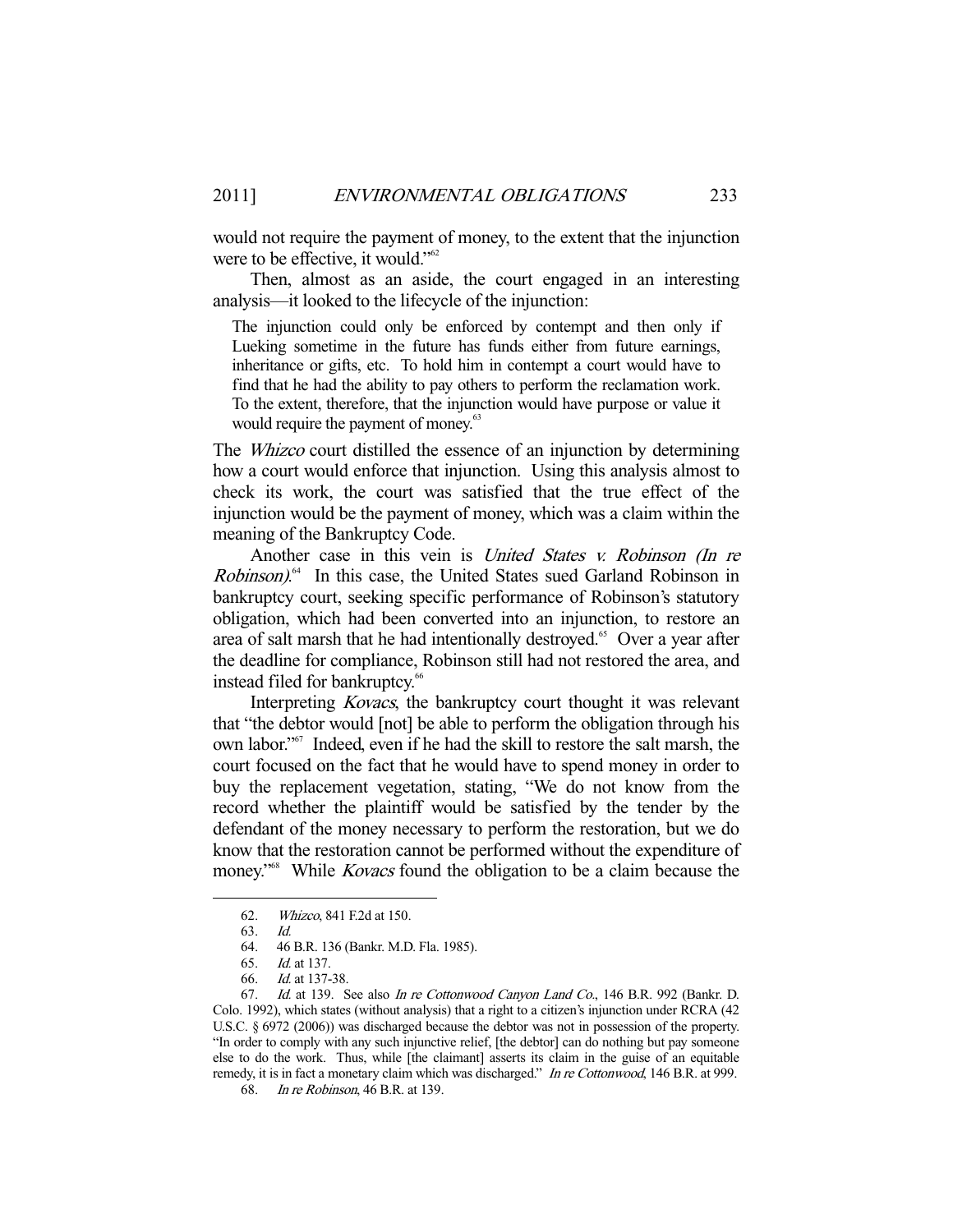claimant was seeking money, Robinson found the obligation to be a claim because the debtor could not comply without spending money (although the court backed off this position somewhat, cautioning that the result might not be the same if the costs were "incidental" to the compelling activity, rather than "substantial" and "direct").<sup>69</sup> Although the reasoning is not entirely coherent, this case is best categorized with Whizco in its focus on whether the debtor was able, on his own, to comply with the injunction.

 Judge Posner recognized that this conclusion is at odds with the holding of *Apex Oil*.<sup>70</sup> 70 One should not make too much of this inconsistency, as they confronted different situations. It is more troubling that Apex Oil failed to consider Whizco's "deep" analysis and ask how a contempt proceeding would have played out against Apex Oil Company. An individual will not be held in contempt for failing to do something that is not in his or her power.<sup>71</sup> And if the difference between being capable and not being capable of complying with an injunction is whether the individual has money, *Whizco* holds that the injunction is really focused on money, and is therefore a claim dischargeable in bankruptcy.

Yet, these cases do not address the point raised by *Apex Oil*: why should it matter whether the debtor is required to write a check to an employee or to contractors (or, in the case of individuals, incur the opportunity costs of lost wages)? In-house capability is irrelevant to whether failure to perform an equitable remedy gives rise to a right to payment.

### IV. CONVERTING AN INJUNCTION: THE CONTEMPT POWER

 The contempt power is the power inherent in a court to enforce its orders. As it relates to disobedience of a court order outside the presence of the court (as opposed to regulating the code of conduct in the courtroom), any particular exercise of the contempt power is categorized as either civil or criminal depending on the purpose of the sanction.<sup>72</sup> An exercise of civil contempt levies a coercive sanction to force future behavior, while an exercise of criminal contempt aims to punish for past

<sup>69.</sup>  $Id.$ <br>70. Un<br>17 United States v. Apex Oil Co., 579 F.3d 734, 738 (7th Cir. 2009).

<sup>71. 17</sup> C.J.S. Part Payment of Debt § 124 (1999) [hereinafter Payment of Debt].

<sup>72.</sup> See F.T.C. v. Trudeau, 579 F.3d 754 (7th Cir. 2009). As noted by the Seventh Circuit, this distinction matters because persons subject to criminal punishment are afforded greater protections than persons subject to civil sanctions.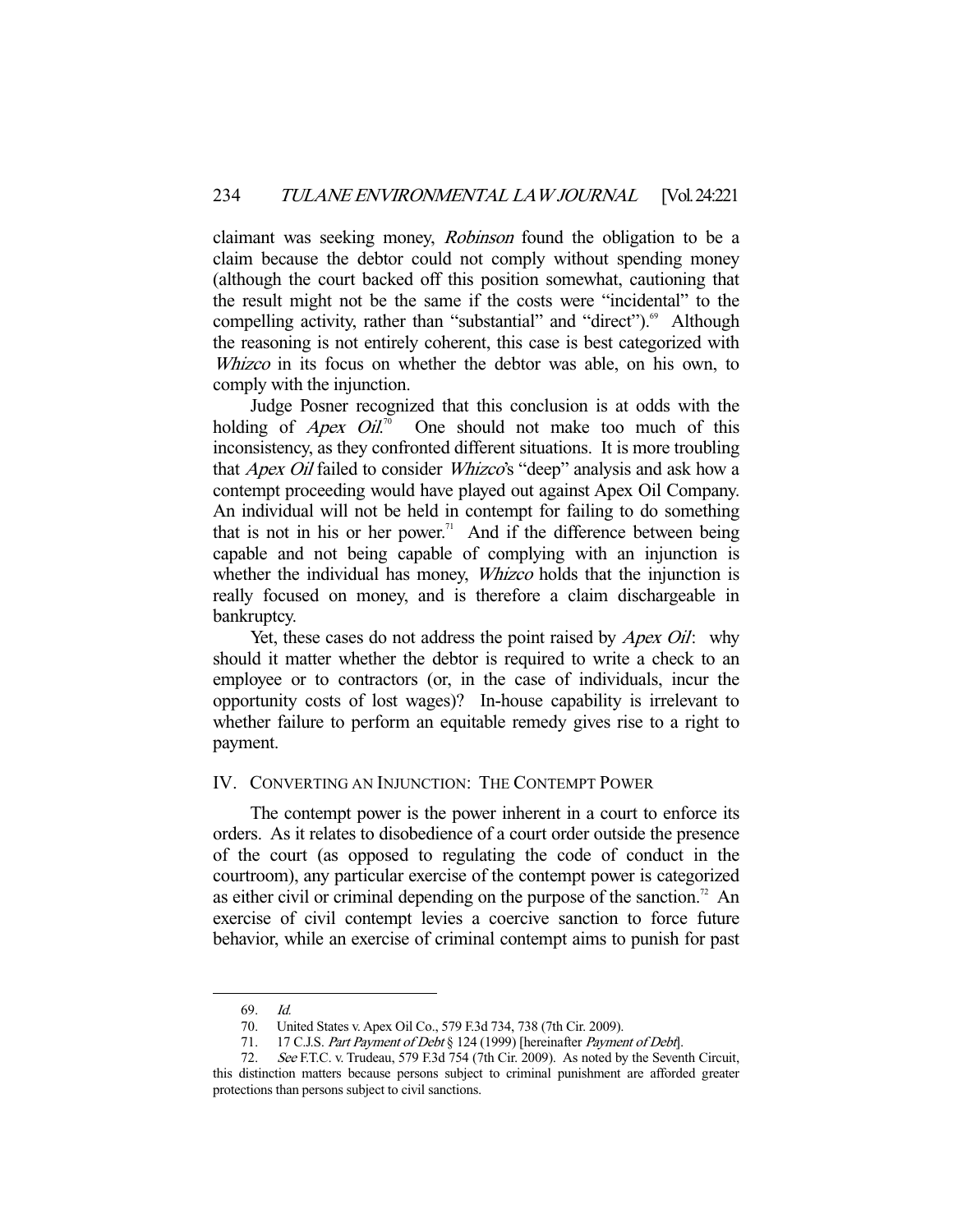disobedience.<sup>73</sup> Although this entire framework has been criticized,<sup>74</sup> a shorthand way to distinguish between civil and criminal contempt is to ask whether the person subject to the sanction could avoid or abbreviate the sanction; a civil contemnor "carries the key of his prison in his own pocket."<sup>35</sup> For present purposes, there is no need to distinguish between civil and criminal contempt. In no case will a person be found in contempt for something outside of his or her control, as an inability to comply provides ground to discharge the order finding contempt.<sup>76</sup>

Kovacs shows how the contempt power can "convert" a cleanup injunction into what a bankruptcy court will then view as, in effect, a money judgment—the seizure of assets, the appointment of a receiver, or some coercive measure such as imprisonment—until money is expended. Similarly, *Whizco* shows how the contempt power can expose a cleanup injunction to have the same effect as a money judgment, because a court will not hold a person in contempt for failing to do what he cannot do. If the injunction indirectly gives the plaintiff a right to assets, the court will find the debtor to be in contempt if it has available assets but does not apply them. The finding of contempt depends on whether the debtor has assets. If the injunction does not give the plaintiff a right to assets, the finding of contempt will turn on some other fact.

 Imagine an officer and director of an insolvent corporation on the stand at a hearing on an order to show cause arising out of the corporation's failure to comply with a cleanup injunction. Echoing the individual debtor in Whizco, the officer would state that the corporation did not have the funds to hire a cleanup contractor, the corporation's technical staff had quit two months ago due to unpaid wages, and he (the officer) was the only remaining employee and did not have the necessary expertise to oversee, let alone conduct, the cleanup. Given the basic rule that one cannot be held in contempt for failing to do the impossible, the court, if it credited the officer's testimony, would have no basis to find the corporation in contempt.<sup>77</sup> The corporate impossibility derives from the corporation's lack of assets—its inability to hire people to comply with the injunction.

 Although not mentioned in Whizco, a court would likely take a hard look at the claim of impossibility. A more complete contempt analysis

<sup>73.</sup> See Int'l Union, United Mine Workers of Am. v. Bagwell, 512 U.S. 821 (1994).

<sup>74.</sup> E.g., Earl C. Dudley, Getting Beyond the Civil/Criminal Distinction: A New Approach to the Regulation of Indirect Contempts, 79 VA. L. REV. 1025 (1993).

 <sup>75.</sup> In re Nevitt, 117 F. 448, 451 (8th Cir. 1902).

<sup>76.</sup> See Payment of Debt, supra note 71.

<sup>77.</sup> As long as the corporation did not cause the impossibility. See Sec. & Exch. Comm'n v. Solow, 682 F. Supp. 2d 1312 (S.D. Fla. 2010).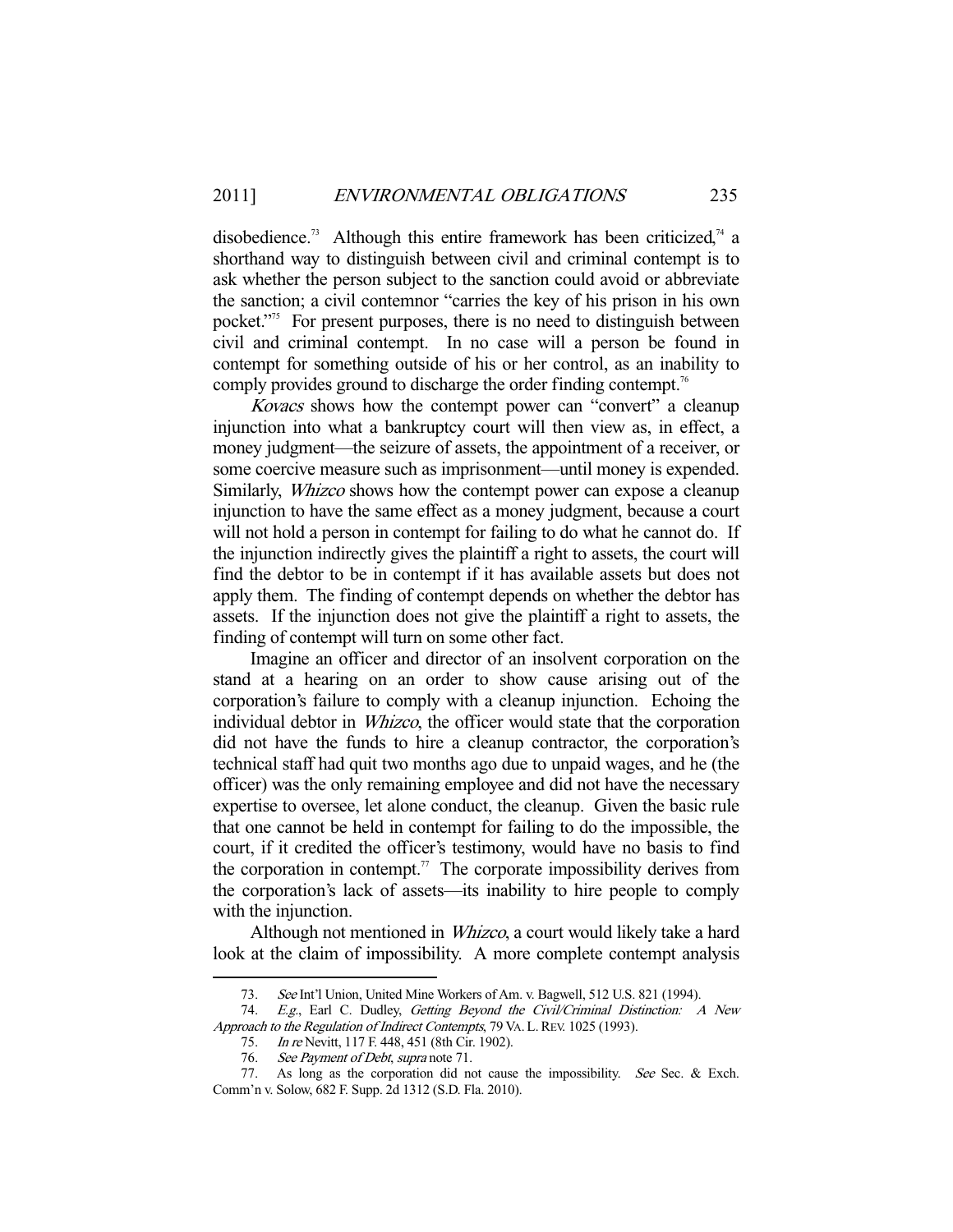would consider two additional points. First, a corporation may be "balance sheet" insolvent and yet be able to cobble together a web of contracts to perform a cleanup. It may need to borrow at a high rate of interest, but a present lack of funds does not mean that additional capital is unattainable—just look to the market for debtor-in-possession financing. Second, the corporation may not need to expend additional resources to form new relationships in order to act. It may have existing rights against others who would enable or carry out the corporate action, such as insurance. The underlying conclusion is the same under this hard look analysis, even if particular cases come out differently. Either this is Kovacs and the corporation is refusing to apply assets that it has (or could obtain), or this is Whizco and the corporation does not have any assets. In either case, a finding of contempt turns on whether the corporation has assets.

 Under the contempt analysis, it becomes clear that the injunction makes a claim on the corporation's assets such that if a corporation refused to apply its assets to comply with the injunction, the plaintiff would have recourse to those assets through the court's contempt power. Put more strongly, the essence of the injunction is to give the plaintiff a call option with respect to the corporation's assets.

 As noted above, most injunctions against a corporation will behave this way. Although some argue (as Posner does) that this is a fatal flaw in this analysis, this conclusion makes sense when a corporation is viewed through the "nexus of contracts" paradigm, generally attributed to the scholarship growing out of the work of Michael C. Jensen and William H. Meckling.<sup>78</sup> There are many ways of conceptualizing the corporation.<sup>79</sup> A corporation is capable of doing many things: some of its more important functions are that it can sue and be sued, own property, enter into contracts, and speak.<sup>80</sup> But on a more fundamental level, a corporation is only capable of doing those things if there is some actor who can act on its behalf. This duty to act on the corporation's behalf—to cause it to own property, enter into contract, sue and be sued, or speak, as the situation demands—traces back to the corporation's directors. And they set it in motion by hiring people who are then contractually obligated to act on the corporation's behalf. Reduced to its

<sup>78.</sup> Michael C. Jensen & William H. Meckling, Theory of the Firm: Managerial Behavior, Agency Costs and Ownership Structure, 3 J. FIN. ECON. 305 (1976).

<sup>79.</sup> See, e.g., Susanna Kim Ripken, Corporations Are People Too: A MultiDimensional Approach to the Corporate Personhood Puzzle, 15 FORDHAM J. CORP. & FIN. L. 97 (2009).

<sup>80.</sup> E.g., DEL. CODE ANN. tit. 8, § 122 (2000); Citizens United v. Fed. Election Comm'n, 130 U.S. 876 (2010) (discussing speech rights).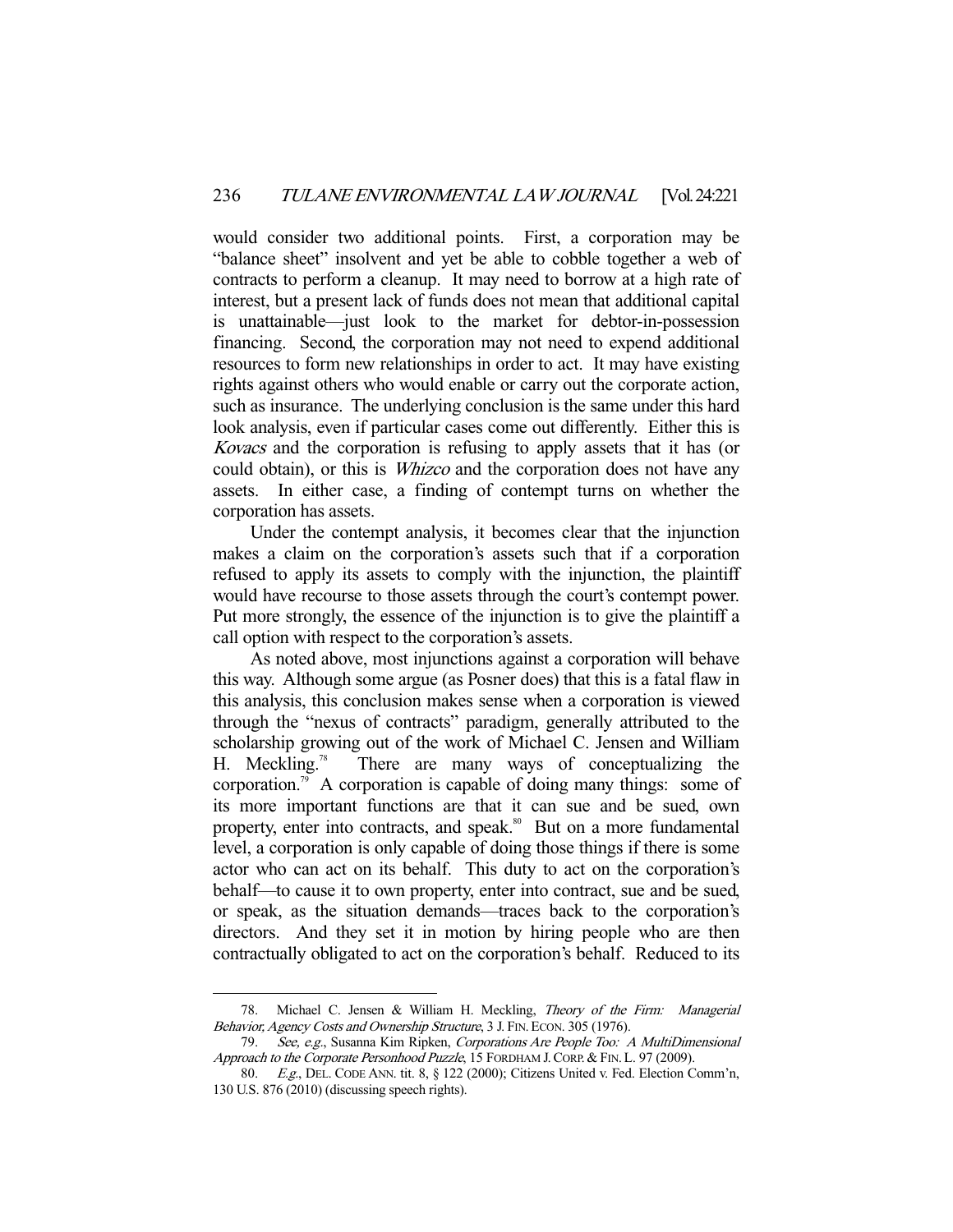simplest form, the corporation acts by pulling on these legal levers. As a legal matter, these capabilities do not change when a corporation becomes insolvent. But as a practical matter, the corporation may have a difficult time getting things done. Without assets, the corporation is capable of doing very little. Take away the assets and the contract rights soon run out of steam. Nearly every action of a corporation is dependent on assets. Therefore, it makes sense that most injunctions would give a plaintiff some degree of control over the corporation's assets.

 Theoretically, there are several classes of injunctions that depend on corporate decisions rather than the availability of assets. While these give a plaintiff some degree of control over how the corporation uses its assets, they do not give the plaintiff recourse to the assets themselves. The first such class is comprised of injunctions that specify the manner in which a corporation must act if it chooses to act. For example, an injunction may require a corporation to change its hiring practices. A second class is comprised of injunctions that prohibit a corporation from directing assets in a certain way. For example, an injunction may prohibit a corporation from making certain claims in its advertising. A similarity among these classes of injunctions is that a lack-of-assets defense makes no sense. If the corporation had no assets, it could not violate the injunction. While there may be other such classes of injunctions, the point I want to make here is that such injunctions exist, and the injunction in *Apex Oil* is not one of them. The ability to comply with the cleanup injunction in Apex Oil undoubtedly turns on whether Apex Oil has assets.

 A second criticism of this analysis may be that, while it nicely illustrates the role of capital in the actions of a corporation, it may fail to appreciate an important aspect of an injunction. Even if the contempt analysis renders the unsurprising conclusion that the main point of a cleanup injunction is the cleanup of the contamination (which is an expensive proposition), there may be other values at play. For example, the remedy may also be intended to punish or make an example. We may also believe that the remediation of environmental contamination ought to be performed by a responsible party as a form of community service. It seems plausible that a cleanup order achieves more than just a clean site. In those cases, the remedy has separate, additional value even though a corporation's ability to comply depends entirely on whether it has sufficient assets to do so. A cleanup injunction may not only control and direct the use of the debtor's assets.

 But this proves too much. Money judgments may also serve additional purposes besides compensation; the most obvious example of